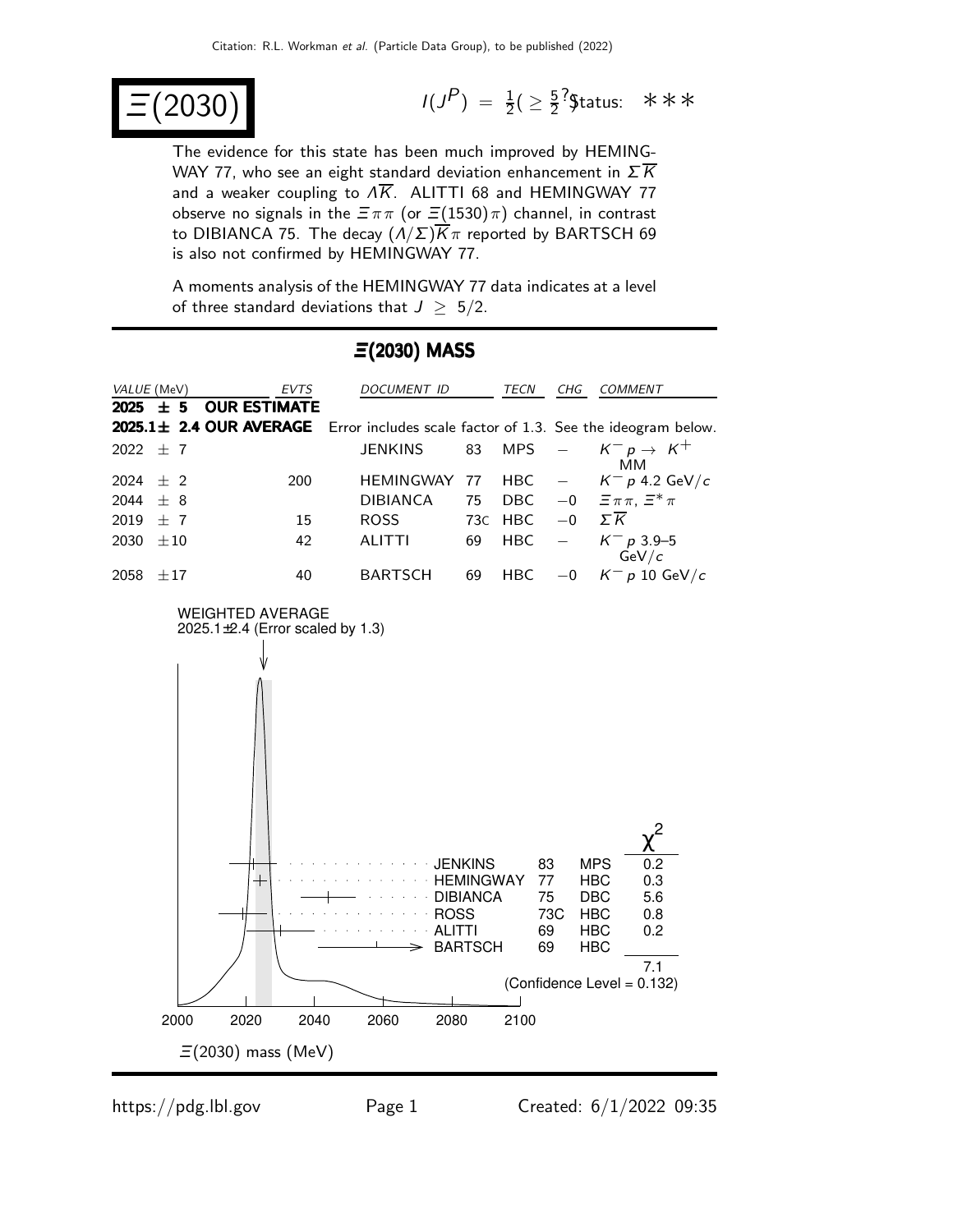#### Ξ(2030) WIDTH



### Ξ(2030) DECAY MODES

|            | Mode                                                         | Fraction $(\Gamma_i/\Gamma)$ |
|------------|--------------------------------------------------------------|------------------------------|
| $\Gamma_1$ | $\Lambda \overline{\mathsf{K}}$                              | $\sim$ 20 %                  |
| $\Gamma_2$ | $\Sigma \overline{K}$                                        | $\sim$ 80 %                  |
| $\Gamma_3$ | $\Xi \pi$                                                    | small                        |
|            | $\Gamma_4 \quad \Xi(1530)\pi$                                | small                        |
|            | $\Gamma_5 = \overline{\pi} \pi \text{ (not } \Xi(1530) \pi)$ | small                        |
| $\Gamma_6$ | $\overline{\Lambda K}\pi$                                    | small                        |
| $\Gamma$   | $\Sigma \overline{K} \pi$                                    | small                        |
|            |                                                              |                              |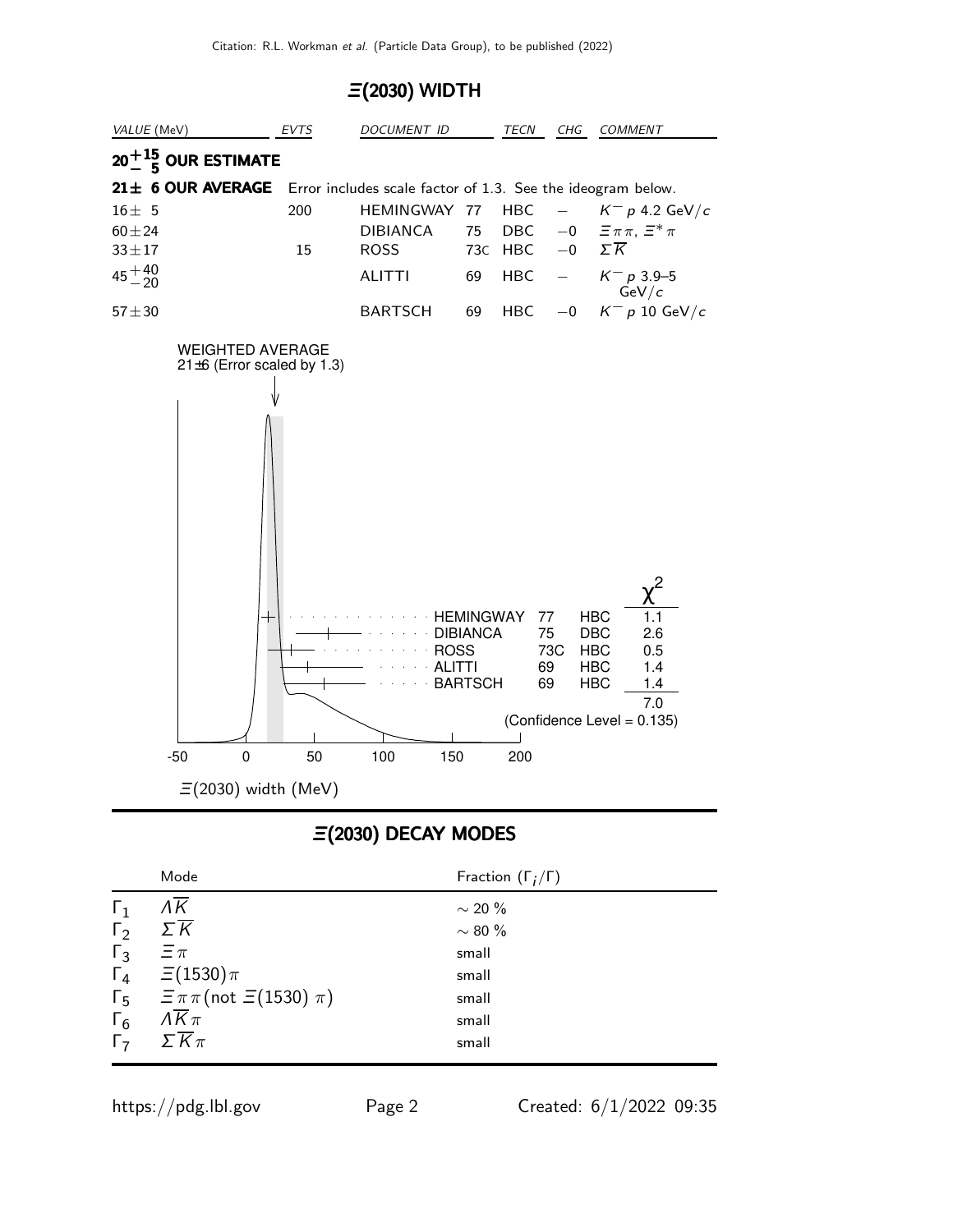# Ξ(2030) BRANCHING RATIOS

| <i>VALUE</i>                                                                                                                                                                              | $\Gamma(\Xi \pi)/[\Gamma(A\overline{K}) + \Gamma(\Sigma \overline{K}) + \Gamma(\Xi \pi) + \Gamma(\Xi(1530)\pi)] \Gamma_3/(\Gamma_1+\Gamma_2+\Gamma_3+\Gamma_4)$<br>DOCUMENT ID TECN CHG COMMENT |                                            |    |                           |  |                                                                              |
|-------------------------------------------------------------------------------------------------------------------------------------------------------------------------------------------|-------------------------------------------------------------------------------------------------------------------------------------------------------------------------------------------------|--------------------------------------------|----|---------------------------|--|------------------------------------------------------------------------------|
| • • We do not use the following data for averages, fits, limits, etc. • • •                                                                                                               | <u> 1980 - Johann Barbara, martin a</u>                                                                                                                                                         |                                            |    |                           |  |                                                                              |
| < 0.30                                                                                                                                                                                    |                                                                                                                                                                                                 | <b>ALITTI</b>                              | 69 | HBC                       |  | 1 standard dev.<br>limit                                                     |
| $\Gamma(\Xi \pi)/\Gamma(\Sigma \overline{K})$                                                                                                                                             |                                                                                                                                                                                                 |                                            |    |                           |  | $\Gamma_3/\Gamma_2$                                                          |
| <b>VALUE</b>                                                                                                                                                                              | $CL\%$                                                                                                                                                                                          | DOCUMENT ID                                |    |                           |  | TECN CHG COMMENT                                                             |
| < 0.19                                                                                                                                                                                    | 95                                                                                                                                                                                              | HEMINGWAY 77                               |    | HBC                       |  | $K^- p 4.2 \text{ GeV}/c$                                                    |
| $\Gamma(A\overline{K})/\lceil\Gamma(A\overline{K})+\Gamma(\Sigma\overline{K})+\Gamma(\Xi\pi)+\Gamma(\Xi(1530)\pi)\rceil$ $\Gamma_1/(\Gamma_1+\Gamma_2+\Gamma_3+\Gamma_4)$<br><b>VALUE</b> |                                                                                                                                                                                                 | DOCUMENT ID TECN CHG COMMENT               |    |                           |  |                                                                              |
| $0.25 \pm 0.15$                                                                                                                                                                           |                                                                                                                                                                                                 | ALITTI                                     | 69 | HBC.                      |  | $K^- p 3.9 - 5$<br>GeV/c                                                     |
| $\Gamma(\Lambda \overline{K})/\Gamma(\Sigma \overline{K})$                                                                                                                                |                                                                                                                                                                                                 |                                            |    |                           |  | $\Gamma_1/\Gamma_2$                                                          |
| <b>VALUE</b>                                                                                                                                                                              |                                                                                                                                                                                                 | <i>DOCUMENT ID</i>                         |    |                           |  | TECN CHG COMMENT                                                             |
| $0.22 \pm 0.09$                                                                                                                                                                           |                                                                                                                                                                                                 | HEMINGWAY 77                               |    | HBC                       |  | $K^- p$ 4.2 GeV/c                                                            |
| $\Gamma(\Sigma \overline{K})/[\Gamma(\Lambda \overline{K}) + \Gamma(\Sigma \overline{K}) + \Gamma(\Xi \pi) + \Gamma(\Xi(1530)\pi)] \Gamma_2/(\Gamma_1 + \Gamma_2 + \Gamma_3 + \Gamma_4)$  |                                                                                                                                                                                                 |                                            |    |                           |  |                                                                              |
| <i>VALUE</i>                                                                                                                                                                              |                                                                                                                                                                                                 | DOCUMENT ID TECN CHG COMMENT               |    |                           |  |                                                                              |
| $0.75 \pm 0.20$                                                                                                                                                                           |                                                                                                                                                                                                 | ALITTI                                     | 69 | HBC.                      |  | $K^- p 3.9 - 5$<br>GeV/c                                                     |
| $\Gamma(\Xi(1530)\pi)/[\Gamma(\Lambda\overline{K})+\Gamma(\Sigma\overline{K})+\Gamma(\Xi\pi)+\Gamma(\Xi(1530)\pi)]$<br><i>VALUE</i>                                                       |                                                                                                                                                                                                 | DOCUMENT ID                                |    |                           |  | $\Gamma_4/(\Gamma_1+\Gamma_2+\Gamma_3+\Gamma_4)$<br>TE <u>CN CHG COMMENT</u> |
| • • We do not use the following data for averages, fits, limits, etc. • • •                                                                                                               |                                                                                                                                                                                                 |                                            |    |                           |  |                                                                              |
| < 0.15                                                                                                                                                                                    |                                                                                                                                                                                                 | <b>ALITTI</b>                              | 69 | HBC.                      |  | 1 standard dev.<br>limit                                                     |
| $\big[\Gamma\big(\Xi(1530)\pi\big)+\Gamma\big(\Xi\pi\pi({\mathsf{not}}~\Xi(1530)\,\pi)\big)\big]/\Gamma\big(\varSigma\,\overline{K}\big)$                                                 |                                                                                                                                                                                                 |                                            |    |                           |  | $(\Gamma_4 + \Gamma_5)/\Gamma_2$                                             |
| <b>VALUE</b>                                                                                                                                                                              | $CL\%$                                                                                                                                                                                          | DOCUMENT ID TECN CHG COMMENT               |    |                           |  |                                                                              |
| < 0.11                                                                                                                                                                                    | 95                                                                                                                                                                                              | <sup>1</sup> HEMINGWAY 77                  |    | <b>HBC</b>                |  | $K^-$ p 4.2 GeV/c                                                            |
| $\Gamma(\Lambda \overline{K}\pi)/\Gamma_{\rm total}$                                                                                                                                      |                                                                                                                                                                                                 |                                            |    |                           |  | $\Gamma_6/\Gamma$                                                            |
| <i>VALUE</i>                                                                                                                                                                              |                                                                                                                                                                                                 | DOCUMENT ID TECN COMMENT                   |    |                           |  |                                                                              |
| • • • We do not use the following data for averages, fits, limits, etc. • • •                                                                                                             |                                                                                                                                                                                                 |                                            |    |                           |  |                                                                              |
| seen                                                                                                                                                                                      |                                                                                                                                                                                                 | <b>BARTSCH</b>                             |    |                           |  | 69 HBC $K^- p 10$ GeV                                                        |
| $\Gamma(\Lambda \overline{K}\pi)/\Gamma(\Sigma \overline{K})$<br>$CL\%$<br><b>VALUE</b>                                                                                                   |                                                                                                                                                                                                 | DOCUMENT ID ______ TECN ___ CHG __ COMMENT |    |                           |  | $\Gamma_6/\Gamma_2$                                                          |
| < 0.32                                                                                                                                                                                    | 95                                                                                                                                                                                              |                                            |    |                           |  | HEMINGWAY 77 HBC $-$ K <sup>-</sup> p 4.2 GeV/c                              |
|                                                                                                                                                                                           |                                                                                                                                                                                                 |                                            |    |                           |  |                                                                              |
| $\Gamma(\Sigma \overline{K}\pi)/\Gamma_{\text{total}}$<br><i>VALUE</i>                                                                                                                    |                                                                                                                                                                                                 | DOCUMENT ID TECN COMMENT                   |    |                           |  | $\Gamma_7/\Gamma$                                                            |
| • • We do not use the following data for averages, fits, limits, etc. • • •                                                                                                               |                                                                                                                                                                                                 |                                            |    |                           |  |                                                                              |
| seen                                                                                                                                                                                      |                                                                                                                                                                                                 | BARTSCH                                    | 69 |                           |  | HBC $K^- p 10 \text{ GeV}$                                                   |
| https://pdg.lbl.gov                                                                                                                                                                       | Page 3                                                                                                                                                                                          |                                            |    | Created: $6/1/2022$ 09:35 |  |                                                                              |